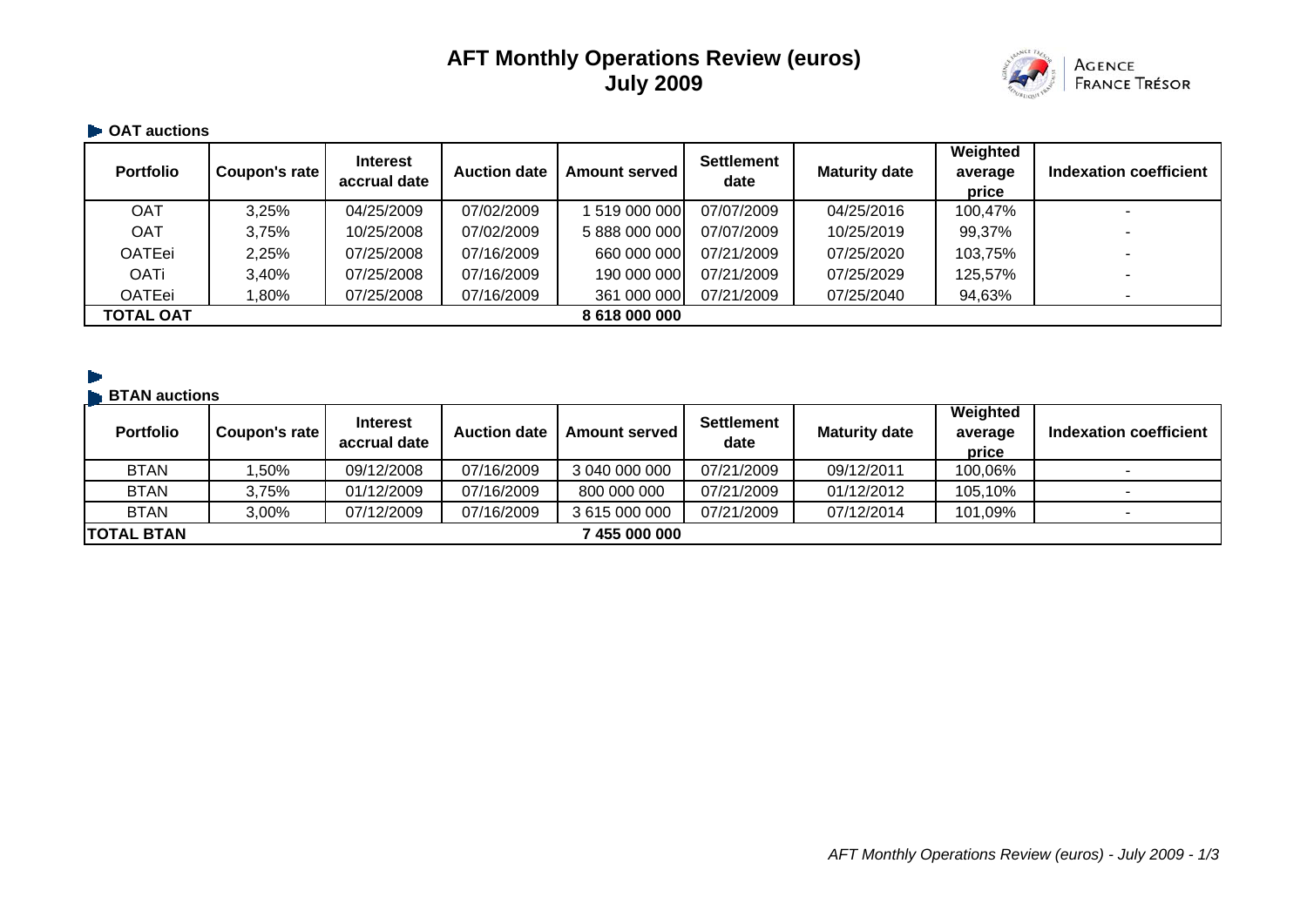| <b>BTF</b> auctions |                     |              |                              |                        |                      |                                 |
|---------------------|---------------------|--------------|------------------------------|------------------------|----------------------|---------------------------------|
| <b>Portfolio</b>    | <b>Auction date</b> | Term (weeks) | <b>Amount</b><br>served (sm) | <b>Settlement date</b> | <b>Maturity date</b> | Weighted average<br>rate $(\%)$ |
| <b>BTF</b>          | 07/06/2009          | 12           | 3975                         | 07/09/2009             | 10/01/2009           | 0,473                           |
| <b>BTF</b>          | 07/06/2009          | 17           | 1925                         | 07/09/2009             | 11/05/2009           | 0,562                           |
| <b>BTF</b>          | 07/06/2009          | 21           | 2 0 3 9                      | 07/09/2009             | 12/03/2009           | 0,605                           |
| <b>BTF</b>          | 07/06/2009          | 51           | 2841                         | 07/09/2009             | 07/01/2010           | 0,765                           |
| <b>BTF</b>          | 07/13/2009          | 9            | 2 1 5 5                      | 07/16/2009             | 09/17/2009           | 0,381                           |
| <b>BTF</b>          | 07/13/2009          | 13           | 3849                         | 07/16/2009             | 10/15/2009           | 0,449                           |
| <b>BTF</b>          | 07/13/2009          | 18           | 1 6 3 0                      | 07/16/2009             | 11/19/2009           | 0,486                           |
| <b>BTF</b>          | 07/13/2009          | 50           | 3 0 4 5                      | 07/16/2009             | 07/01/2010           | 0,722                           |
| <b>BTF</b>          | 07/13/2009          | 7            | 2 1 6 8                      | 07/23/2009             | 09/10/2009           | 0,348                           |
| <b>BTF</b>          | 07/13/2009          | 12           | 4 3 8 4                      | 07/23/2009             | 10/15/2009           | 0,365                           |
| <b>BTF</b>          | 07/20/2009          | 27           | 2767                         | 07/23/2009             | 01/28/2010           | 0,515                           |
| <b>BTF</b>          | 07/20/2009          | 49           | 2 2 0 8                      | 07/23/2009             | 07/01/2010           | 0,709                           |
| <b>BTF</b>          | 07/27/2009          | 6            | 2 1 8 5                      | 07/30/2009             | 09/10/2009           | 0,350                           |
| <b>BTF</b>          | 07/27/2009          | 13           | 4 4 2 9                      | 07/30/2009             | 10/29/2009           | 0,398                           |
| <b>BTF</b>          | 07/27/2009          | 20           | 1700                         | 07/30/2009             | 12/17/2009           | 0,487                           |
| <b>BTF</b>          | 07/27/2009          | 26           | 2 2 4 4                      | 07/30/2009             | 01/28/2010           | 0,523                           |
| <b>TOTAL BTF</b>    |                     |              | 43 544                       |                        |                      |                                 |